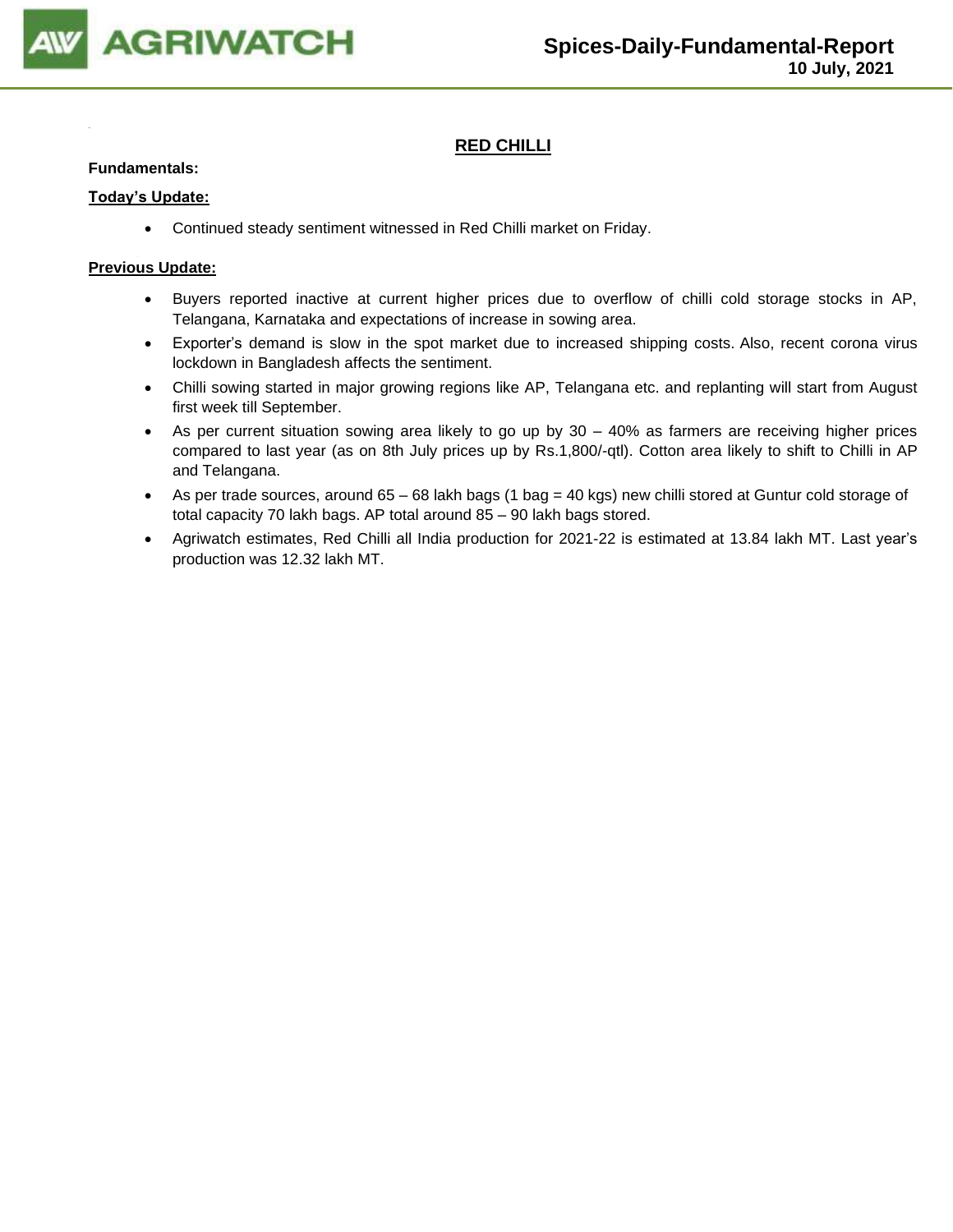

|                       |                  |                             | Red Chilli Spot Market Prices(Loose): (Rs/Qtl) |           |           |                            |                                                                                                                                                                                                                                                                                                                                                            |  |  |  |  |  |
|-----------------------|------------------|-----------------------------|------------------------------------------------|-----------|-----------|----------------------------|------------------------------------------------------------------------------------------------------------------------------------------------------------------------------------------------------------------------------------------------------------------------------------------------------------------------------------------------------------|--|--|--|--|--|
|                       |                  |                             | 09-Jul-                                        | 09-Jul-   | 08-Jul-   | 08-Jul-                    |                                                                                                                                                                                                                                                                                                                                                            |  |  |  |  |  |
| <b>State</b>          | <b>Centre</b>    | Grade                       | 21                                             | 21        | 21        |                            | Change<br><b>Unch</b><br><b>Unch</b><br>200<br><b>Unch</b><br><b>Unch</b><br><b>Unch</b><br><b>Unch</b><br><b>Unch</b><br><b>Unch</b><br><b>Unch</b><br>$\blacksquare$<br>$\blacksquare$<br>$\blacksquare$<br>$\blacksquare$<br>$\blacksquare$<br>$\blacksquare$<br>$\blacksquare$<br>$\blacksquare$<br>$\blacksquare$<br>$\blacksquare$<br>$\blacksquare$ |  |  |  |  |  |
|                       |                  |                             | Low                                            | High      | Low       |                            |                                                                                                                                                                                                                                                                                                                                                            |  |  |  |  |  |
|                       |                  | <b>NCDEX Quality</b>        | 10500                                          | 11000     | 10500     |                            |                                                                                                                                                                                                                                                                                                                                                            |  |  |  |  |  |
|                       |                  | <b>LCA 334</b>              | 11500                                          | 12300     | 11500     |                            | 21<br>High<br>11000<br>12300<br>15300<br>14500<br>14500<br>9500<br>16500<br>$\blacksquare$                                                                                                                                                                                                                                                                 |  |  |  |  |  |
|                       |                  | Teja                        | 14500                                          | 15500     | 14300     |                            |                                                                                                                                                                                                                                                                                                                                                            |  |  |  |  |  |
|                       | <b>Guntur</b>    | No. 273                     | 13500                                          | 14500     | 13500     |                            |                                                                                                                                                                                                                                                                                                                                                            |  |  |  |  |  |
| <b>Andhra Pradesh</b> | <b>Benchmark</b> | No. 5                       | 13500                                          | 14500     | 13500     |                            |                                                                                                                                                                                                                                                                                                                                                            |  |  |  |  |  |
|                       | market           | Fatki                       | 7000                                           | 9500      | 7000      |                            |                                                                                                                                                                                                                                                                                                                                                            |  |  |  |  |  |
|                       |                  | Byadgi                      | 15500                                          | 16500     | 15500     |                            |                                                                                                                                                                                                                                                                                                                                                            |  |  |  |  |  |
|                       |                  | <b>US 341</b>               | 14500                                          | 15500     | 14500     | 15500                      |                                                                                                                                                                                                                                                                                                                                                            |  |  |  |  |  |
|                       |                  | Denvor Delux                | 14000                                          | 15000     | 14000     |                            |                                                                                                                                                                                                                                                                                                                                                            |  |  |  |  |  |
|                       |                  | Indam <sub>5</sub>          | 14000                                          | 15000     | 14000     |                            |                                                                                                                                                                                                                                                                                                                                                            |  |  |  |  |  |
|                       |                  | Teja                        | Closed                                         | Closed    | 12800     |                            |                                                                                                                                                                                                                                                                                                                                                            |  |  |  |  |  |
| Telangana             |                  | Wonder Hot                  | Closed                                         | Closed    | 13300     |                            |                                                                                                                                                                                                                                                                                                                                                            |  |  |  |  |  |
|                       | Warangal         | 341                         | Closed                                         | Closed    | 9800      |                            |                                                                                                                                                                                                                                                                                                                                                            |  |  |  |  |  |
|                       |                  | Denvor Delux                | Closed                                         | Closed    | 11200     |                            |                                                                                                                                                                                                                                                                                                                                                            |  |  |  |  |  |
|                       |                  | Paprika                     | Closed                                         | Closed    | <b>NA</b> |                            |                                                                                                                                                                                                                                                                                                                                                            |  |  |  |  |  |
|                       |                  | Fatki                       | Closed                                         | Closed    | 4400      |                            |                                                                                                                                                                                                                                                                                                                                                            |  |  |  |  |  |
|                       | Khammam          | Teja (Cold storage)         | Closed                                         | Closed    | 14000     |                            |                                                                                                                                                                                                                                                                                                                                                            |  |  |  |  |  |
|                       |                  | Teja (Non cold storage)     | Closed                                         | Closed    | <b>NA</b> |                            |                                                                                                                                                                                                                                                                                                                                                            |  |  |  |  |  |
|                       |                  | No. 12                      | Closed                                         | Closed    | <b>NA</b> |                            |                                                                                                                                                                                                                                                                                                                                                            |  |  |  |  |  |
|                       |                  | <b>Indu 2070</b>            | Closed                                         | Closed    | 12500     | 15000                      |                                                                                                                                                                                                                                                                                                                                                            |  |  |  |  |  |
| <b>Madhya Pradesh</b> | <b>Bedia</b>     | Fatki                       | Closed                                         | Closed    | 7000      | <b>NA</b><br>8000<br>11000 |                                                                                                                                                                                                                                                                                                                                                            |  |  |  |  |  |
|                       |                  | Jhankar                     | Closed                                         | Closed    | 9000      |                            |                                                                                                                                                                                                                                                                                                                                                            |  |  |  |  |  |
|                       |                  | Ganesh                      | Closed                                         | Closed    | <b>NA</b> | <b>NA</b>                  |                                                                                                                                                                                                                                                                                                                                                            |  |  |  |  |  |
|                       |                  | Teja(Khamam)                | Closed                                         | Closed    | 17500     | 17500                      |                                                                                                                                                                                                                                                                                                                                                            |  |  |  |  |  |
|                       |                  | M.P. MacoTeja               | Closed                                         | Closed    | <b>NA</b> | <b>NA</b>                  |                                                                                                                                                                                                                                                                                                                                                            |  |  |  |  |  |
| Delhi                 | <b>New Delhi</b> | Pala 12                     | Closed                                         | Closed    | <b>NA</b> | <b>NA</b>                  |                                                                                                                                                                                                                                                                                                                                                            |  |  |  |  |  |
|                       |                  | <b>LCA 334</b>              | Closed                                         | Closed    | <b>NA</b> | <b>NA</b>                  |                                                                                                                                                                                                                                                                                                                                                            |  |  |  |  |  |
|                       |                  | Fatki                       | Closed                                         | Closed    | <b>NA</b> | <b>NA</b>                  | 15000<br>15000<br>14300<br>14300<br>11800<br>12500<br><b>NA</b><br>7500<br>15000<br><b>NA</b><br><b>NA</b><br><b>NA</b><br><b>NA</b><br><b>NA</b><br>25000<br>22000<br><b>NA</b><br>13000<br><b>NA</b><br><b>NA</b>                                                                                                                                        |  |  |  |  |  |
|                       |                  | Packing                     | Closed                                         | Closed    | <b>NA</b> |                            |                                                                                                                                                                                                                                                                                                                                                            |  |  |  |  |  |
|                       |                  | Dabbi                       | NА                                             | <b>NA</b> | <b>NA</b> |                            |                                                                                                                                                                                                                                                                                                                                                            |  |  |  |  |  |
|                       |                  | Guntur                      | <b>NA</b>                                      | <b>NA</b> | <b>NA</b> |                            |                                                                                                                                                                                                                                                                                                                                                            |  |  |  |  |  |
|                       |                  | Kaddi                       | NА                                             | <b>NA</b> | <b>NA</b> |                            |                                                                                                                                                                                                                                                                                                                                                            |  |  |  |  |  |
|                       |                  | Dabbi Dlx Local             | <b>NA</b>                                      | <b>NA</b> | 22000     |                            |                                                                                                                                                                                                                                                                                                                                                            |  |  |  |  |  |
|                       |                  | Dabbi Medium Best (Local)   | <b>NA</b>                                      | <b>NA</b> | 18000     |                            |                                                                                                                                                                                                                                                                                                                                                            |  |  |  |  |  |
|                       |                  | Dabbi Best (Bellary)        | NА                                             | <b>NA</b> | <b>NA</b> |                            |                                                                                                                                                                                                                                                                                                                                                            |  |  |  |  |  |
| Karnataka             | <b>Byadgi</b>    | <b>KDL Deluxe (Local)</b>   | NА                                             | <b>NA</b> | 11000     |                            |                                                                                                                                                                                                                                                                                                                                                            |  |  |  |  |  |
|                       |                  | <b>KDL Deluxe (Bellary)</b> | <b>NA</b>                                      | <b>NA</b> | <b>NA</b> |                            |                                                                                                                                                                                                                                                                                                                                                            |  |  |  |  |  |
|                       |                  | <b>KDL Best(Local)</b>      | <b>NA</b>                                      | <b>NA</b> | <b>NA</b> |                            |                                                                                                                                                                                                                                                                                                                                                            |  |  |  |  |  |
|                       |                  | <b>KDL Best(Bellary)</b>    | NA                                             | <b>NA</b> | <b>NA</b> | <b>NA</b>                  |                                                                                                                                                                                                                                                                                                                                                            |  |  |  |  |  |
|                       |                  | <b>KDL Medium</b>           | <b>NA</b>                                      | <b>NA</b> | 5500      | 7500                       |                                                                                                                                                                                                                                                                                                                                                            |  |  |  |  |  |
|                       |                  | Denvor Deluxe               | <b>NA</b>                                      | <b>NA</b> | <b>NA</b> | NA                         |                                                                                                                                                                                                                                                                                                                                                            |  |  |  |  |  |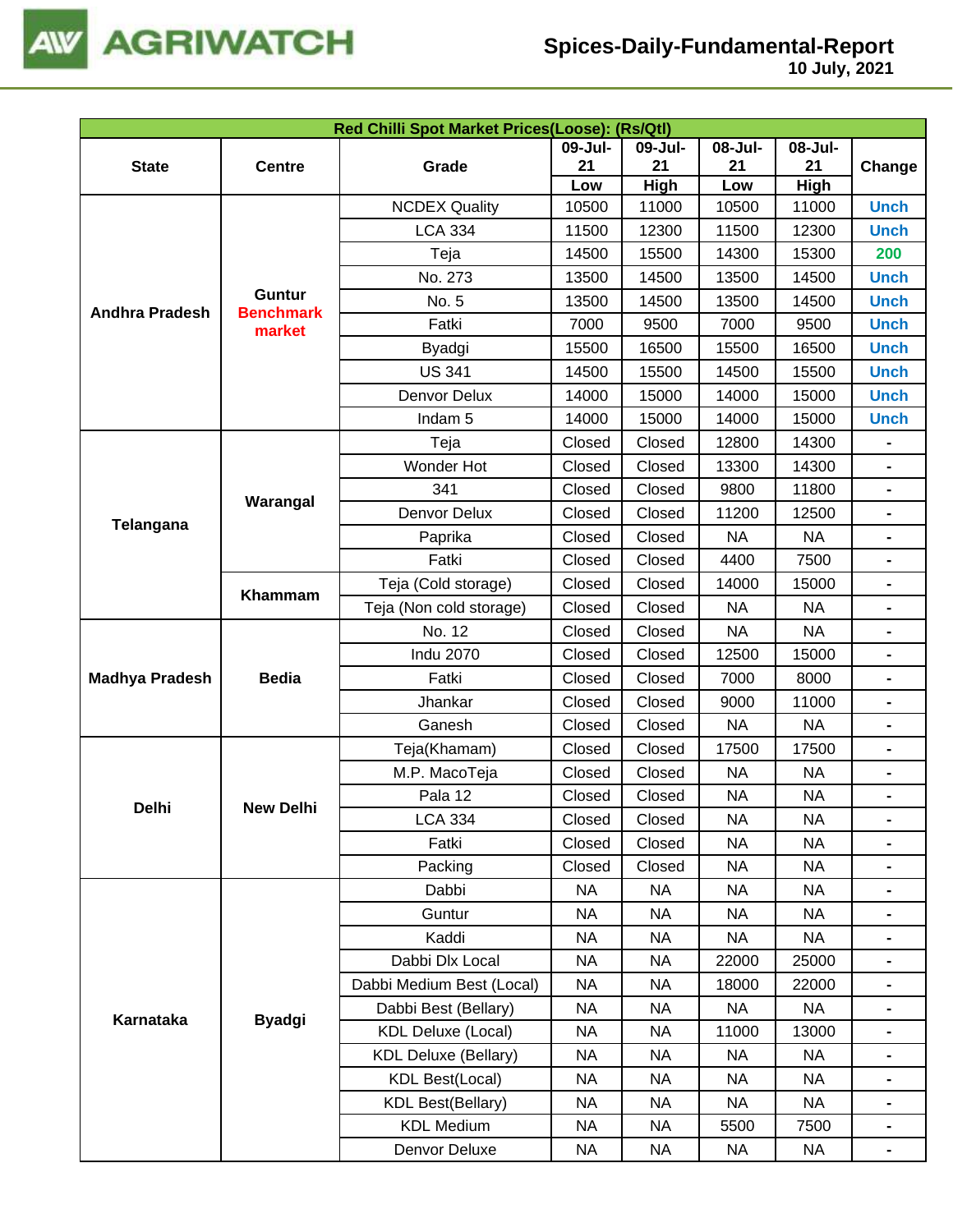

 **10 July, 2021**

|                                                                  |               | 2043                          | NA                     | <b>NA</b> | 17000  | 19000     |          |  |  |
|------------------------------------------------------------------|---------------|-------------------------------|------------------------|-----------|--------|-----------|----------|--|--|
|                                                                  |               | 5531                          | NA                     | <b>NA</b> | 12500  | 13500     |          |  |  |
|                                                                  |               | C <sub>5</sub>                | NA.                    | NА        | NA.    | NA.       |          |  |  |
|                                                                  |               | <b>KDL Fatki</b>              | NA                     | NA        | 3000   | 3500      |          |  |  |
|                                                                  |               | Seed Fatki                    | NA.                    | <b>NA</b> | 4000   | 6500      |          |  |  |
| Arrivals & Off-take in bags (1 bag = 45 Kg), (1 bag = $38Kgs$ )* |               |                               |                        |           |        |           |          |  |  |
| <b>State</b>                                                     | <b>Centre</b> | <b>Parameter</b>              | 09-Jul-21<br>08-Jul-21 |           | Change |           |          |  |  |
| Andhra Pradesh                                                   | <b>Guntur</b> | Arrivals                      | 40000                  |           | 60000  |           | $-20000$ |  |  |
|                                                                  |               | Off-take                      |                        | 25000     |        | 45000     | $-20000$ |  |  |
|                                                                  | Warangal      | Arrivals                      | Closed                 |           | 3500   |           |          |  |  |
| Telangana                                                        | Khammam       | Arrivals (Cold storage) *     |                        | Closed    | 2000   |           |          |  |  |
|                                                                  |               | Arrivals (Non cold storage) * |                        | Closed    |        | <b>NA</b> |          |  |  |
| Karnataka                                                        | <b>Byadgi</b> | Arrivals                      | NA.                    |           | 20000  |           |          |  |  |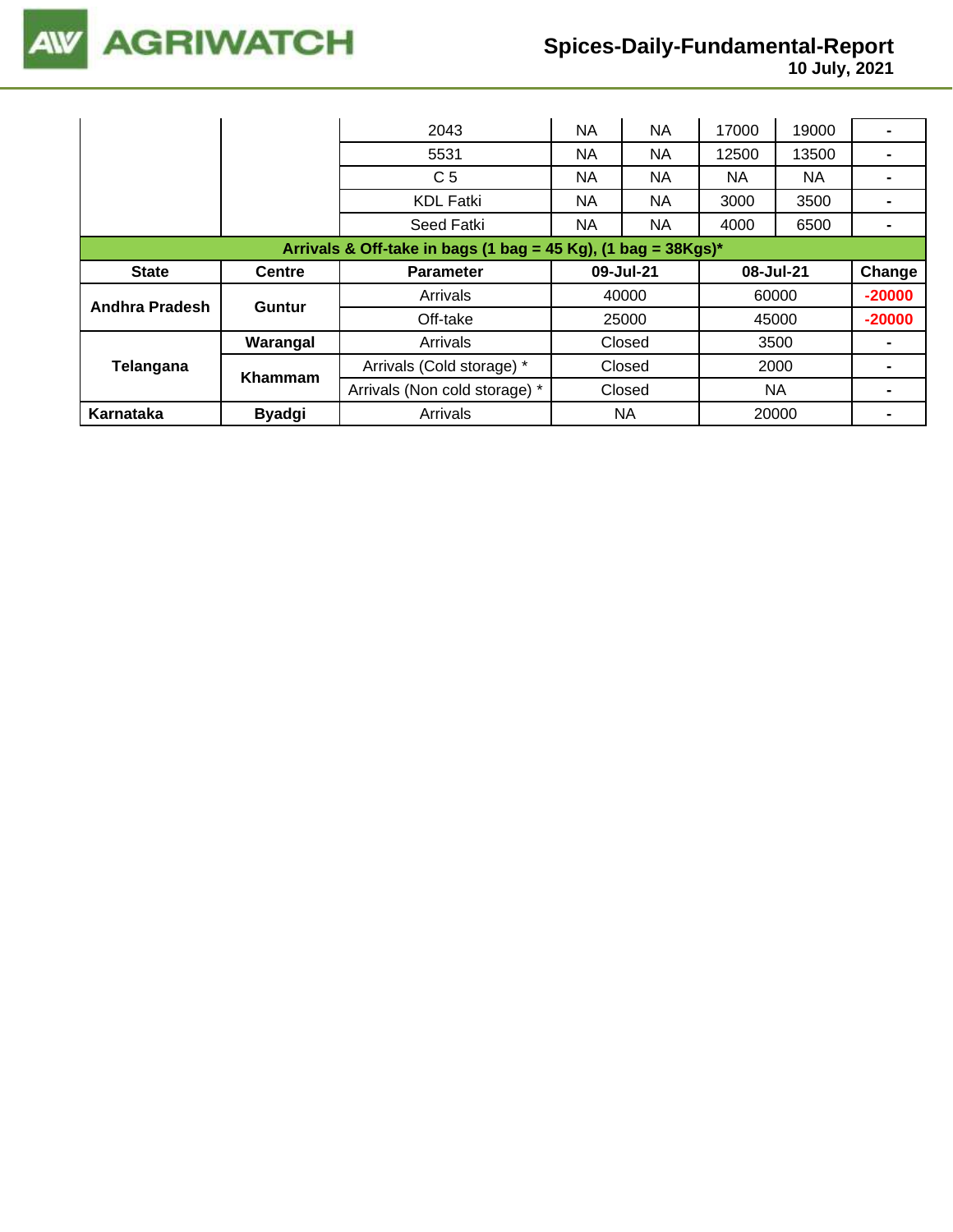

## **TURMERIC**

## **Fundamentals:**

## **Today's Update:**

• Steady sentiment witnessed in the Turmeric spot market on Friday. Mostly market closed due to Amavasya.

- Basmat mandi closed due to stock limit imposed by the govt for 2 days, will reopen on 8th July,2021.
- Turmeric sowing continue in Maharashtra and Telangana, till now 60 to 65% sowing completed last year it was 80 – 85%. In Maharashtra, turmeric growing regions like Basmat, Nanded, Hingoli regions lower rainfall reported, farmers are worried about their planted crops.
- In Maharashtra, Sangli growing regions Turmeric area may go down by 5 10% as other competitive crop like Soyabean, Paddy, Sugarcane prices are higher and short duration crop compared to Turmeric. However, all India actual sowing scenario will come after 20 - 25 days.
- Current year, Turmeric farmers are also receiving higher prices compared to last year.
- For the 2021-22 marketing period, Agriwatch expected 0.62 lakh MT ending stocks (with increasing exports and domestic consumption), which is lower than 0.98 lakh MT from last year, likely to support prices from the current level.

| <b>Turmeric Spot Market Prices (Loose): (Rs/Qtl)</b> |                         |                                 |           |                                                                                                                                                                                                                                                                       |                                                          |  |  |  |  |
|------------------------------------------------------|-------------------------|---------------------------------|-----------|-----------------------------------------------------------------------------------------------------------------------------------------------------------------------------------------------------------------------------------------------------------------------|----------------------------------------------------------|--|--|--|--|
| <b>State</b>                                         | <b>Centre</b>           | Grade                           | 09-Jul-21 | 08-Jul-21                                                                                                                                                                                                                                                             | Change                                                   |  |  |  |  |
|                                                      |                         | Nizam quality                   | Closed    | 7600                                                                                                                                                                                                                                                                  |                                                          |  |  |  |  |
|                                                      | <b>Nizamabad</b>        | Double polish finger            | Closed    | 8500                                                                                                                                                                                                                                                                  |                                                          |  |  |  |  |
| Telangana                                            | <b>Benchmark market</b> | Gattah (unpolished)             | Closed    | 6800                                                                                                                                                                                                                                                                  |                                                          |  |  |  |  |
|                                                      |                         | Gattah (double polished)        | Closed    | 7900                                                                                                                                                                                                                                                                  | $\blacksquare$                                           |  |  |  |  |
|                                                      | Warangal                | Finger                          | Closed    | 6600                                                                                                                                                                                                                                                                  |                                                          |  |  |  |  |
|                                                      |                         | Round                           | Closed    | 6240                                                                                                                                                                                                                                                                  |                                                          |  |  |  |  |
|                                                      |                         | Finger                          | 8000      | 8000                                                                                                                                                                                                                                                                  | <b>Unch</b>                                              |  |  |  |  |
|                                                      | <b>Erode</b>            | Gattah                          | 7300      | 7300                                                                                                                                                                                                                                                                  | <b>Unch</b>                                              |  |  |  |  |
|                                                      |                         | Sellem                          | 8400      | 8400                                                                                                                                                                                                                                                                  | <b>Unch</b>                                              |  |  |  |  |
| <b>Tamil Nadu</b>                                    | Coimbatore              | <b>Bulb</b>                     | <b>NA</b> | 8200<br>8600<br>$\blacksquare$<br><b>NA</b><br>7125<br><b>Unch</b><br>5600<br>6104<br>$\blacksquare$<br>5600<br>6104<br>12300<br>8700<br>$\blacksquare$<br>7300<br>Closed<br>Closed<br>Closed<br>Closed<br>$\blacksquare$<br>Closed<br>$\blacksquare$<br>7100<br>6400 |                                                          |  |  |  |  |
|                                                      |                         | Finger                          | <b>NA</b> |                                                                                                                                                                                                                                                                       |                                                          |  |  |  |  |
|                                                      | <b>Salem</b>            | <b>Bulb</b>                     | <b>NA</b> |                                                                                                                                                                                                                                                                       | <b>Unch</b><br><b>Unch</b><br><b>Unch</b><br><b>Unch</b> |  |  |  |  |
|                                                      |                         | Finger                          | 7125      |                                                                                                                                                                                                                                                                       |                                                          |  |  |  |  |
|                                                      |                         | <b>Bulb</b>                     | Closed    |                                                                                                                                                                                                                                                                       |                                                          |  |  |  |  |
| <b>Andhra Pradesh</b>                                | <b>Duggirala</b>        | <b>Bilty</b>                    | Closed    |                                                                                                                                                                                                                                                                       |                                                          |  |  |  |  |
|                                                      |                         | Finger                          | Closed    |                                                                                                                                                                                                                                                                       |                                                          |  |  |  |  |
|                                                      |                         | <b>Bilty</b>                    | Closed    |                                                                                                                                                                                                                                                                       |                                                          |  |  |  |  |
|                                                      |                         | Rajpuri/Salem Finger            | Closed    |                                                                                                                                                                                                                                                                       |                                                          |  |  |  |  |
|                                                      | Sangli                  | Rajpuri Medium                  | Closed    |                                                                                                                                                                                                                                                                       |                                                          |  |  |  |  |
|                                                      |                         | DesiKadappa                     | Closed    |                                                                                                                                                                                                                                                                       |                                                          |  |  |  |  |
|                                                      |                         | Salem Powder                    | Closed    |                                                                                                                                                                                                                                                                       |                                                          |  |  |  |  |
|                                                      |                         | Mini Salem                      | Closed    |                                                                                                                                                                                                                                                                       |                                                          |  |  |  |  |
| <b>Maharashtra</b>                                   | <b>Basmat</b>           | Super Salem                     | Closed    |                                                                                                                                                                                                                                                                       |                                                          |  |  |  |  |
|                                                      |                         | <b>Gattah Powder</b>            | Closed    |                                                                                                                                                                                                                                                                       |                                                          |  |  |  |  |
|                                                      |                         | <b>Gattah Premium</b>           | Closed    |                                                                                                                                                                                                                                                                       |                                                          |  |  |  |  |
|                                                      |                         | <b>Turmeric Finger Polished</b> | Closed    |                                                                                                                                                                                                                                                                       |                                                          |  |  |  |  |
|                                                      | <b>Nanded</b>           | <b>Turmeric Bulb Polished</b>   | Closed    |                                                                                                                                                                                                                                                                       |                                                          |  |  |  |  |
|                                                      |                         | <b>Turmeric Mix</b>             | Closed    | 6600                                                                                                                                                                                                                                                                  |                                                          |  |  |  |  |
|                                                      |                         | Gattah                          | 8600      | 8600                                                                                                                                                                                                                                                                  |                                                          |  |  |  |  |
|                                                      |                         | Mini Salem                      | 9500      | 9500                                                                                                                                                                                                                                                                  |                                                          |  |  |  |  |
| <b>Delhi</b>                                         | <b>Delhi</b>            | Finger Single Polished          | 8600      | 8600                                                                                                                                                                                                                                                                  |                                                          |  |  |  |  |
|                                                      |                         | <b>Finger Double Polished</b>   | 9500      | 9500                                                                                                                                                                                                                                                                  |                                                          |  |  |  |  |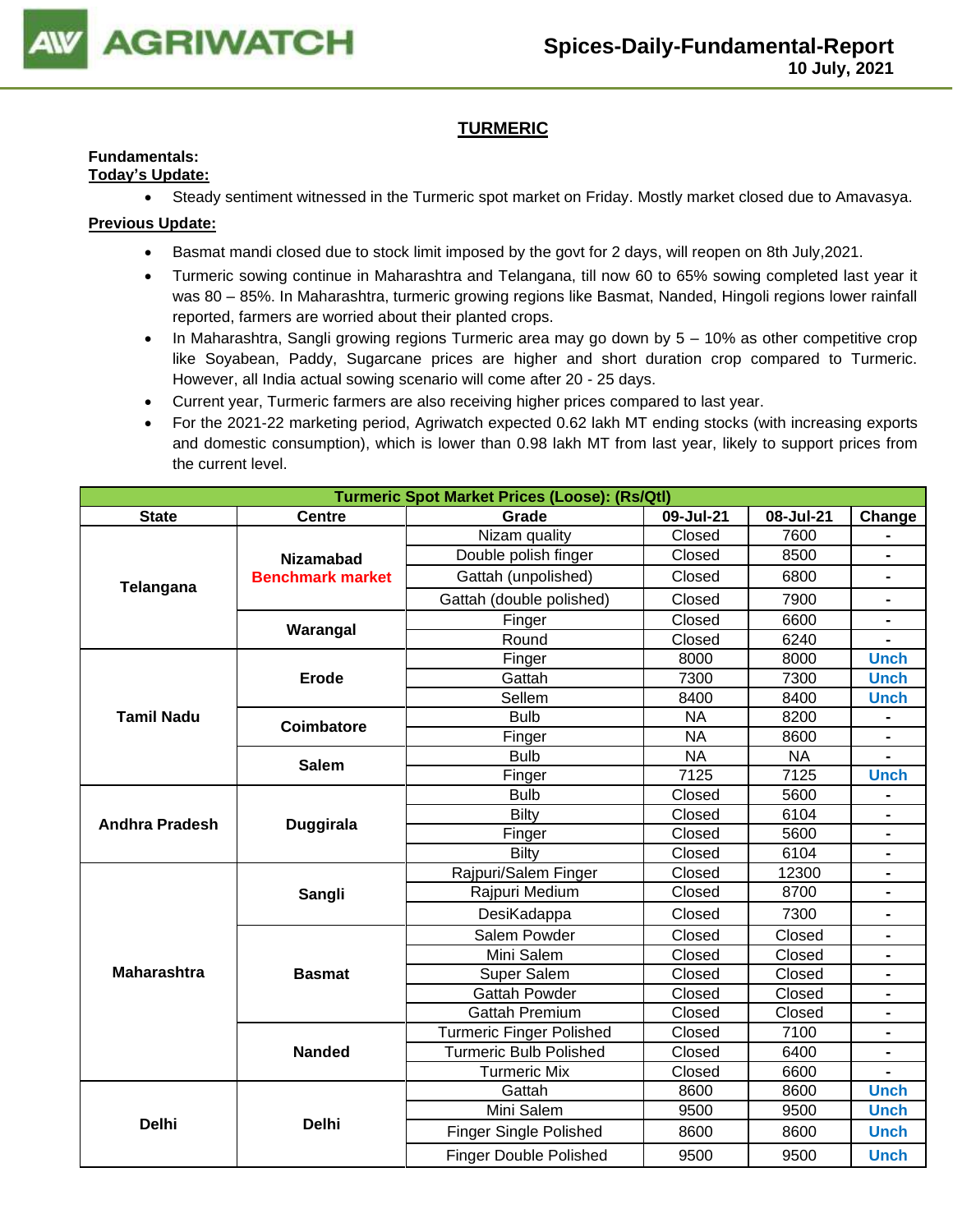

 **10 July, 2021**

| <b>State</b>          |                  | Arrival & Off-take in bags $*(1 \text{ bag} = 75 \text{ Kg}),\#(1 \text{ bag} = 60 \text{ Kg})$ |           |           |                      |  |  |  |  |
|-----------------------|------------------|-------------------------------------------------------------------------------------------------|-----------|-----------|----------------------|--|--|--|--|
|                       | <b>Centre</b>    | <b>Parameter</b>                                                                                | 09-Jul-21 | 08-Jul-21 | Change               |  |  |  |  |
|                       | <b>Nizamabad</b> | <b>Arrival</b>                                                                                  | Closed    | 4000      | $\blacksquare$       |  |  |  |  |
| Telangana             |                  | Off-take                                                                                        | Closed    | 4000      |                      |  |  |  |  |
|                       | Warangal         | <b>Arrival</b>                                                                                  | Closed    | 800       | $\blacksquare$       |  |  |  |  |
|                       | Erode            | <b>Arrival</b>                                                                                  | 5000      | 6000      | $-1000$              |  |  |  |  |
| Tamil Nadu            |                  | Off-take                                                                                        | 5000      | 6000      | $-1000$              |  |  |  |  |
|                       | Coimbatore       | Arrival                                                                                         | NA.       | 7         | $\blacksquare$       |  |  |  |  |
|                       | <b>Salem</b>     | Arrival*                                                                                        | 0.1       | 0.1       | <b>Unch</b>          |  |  |  |  |
| <b>Andhra Pradesh</b> | <b>Duggirala</b> | Arrival*                                                                                        | Closed    | 300       | $\blacksquare$       |  |  |  |  |
|                       | Sangli           | Arrival#                                                                                        | Closed    | NA        | $\blacksquare$       |  |  |  |  |
| <b>Maharashtra</b>    | <b>Basmat</b>    | Arrival*                                                                                        | Closed    | Closed    |                      |  |  |  |  |
|                       | <b>Nanded</b>    | <b>Arrival</b>                                                                                  | Closed    | 2000      | $\blacksquare$       |  |  |  |  |
|                       |                  |                                                                                                 |           |           | <b>Arrival * Qtl</b> |  |  |  |  |

## **NCDEX-FUTURES MARKET**

| Turmeric        |               |       |       |        |              |               |             |       |           |
|-----------------|---------------|-------|-------|--------|--------------|---------------|-------------|-------|-----------|
| <b>Contract</b> | +/-\$         | Open  | High  | Low    | <b>Close</b> | <b>Volume</b> | Vol. Change | ΟI    | OI Change |
| July-21         | $\sim$ $\sim$ | $- -$ | $- -$ | $\sim$ | $- -$        | $\sim$ $\sim$ | $- -$       | $- -$ | $- -$     |
| <b>Aug-21</b>   | $- -$         | $- -$ | $- -$ | $- -$  | $- -$        | $- -$         | $- -$       | $- -$ | $- -$     |
| <b>Sep-21</b>   | $\sim$ $\sim$ | $- -$ | $- -$ | $- -$  | $- -$        | $- -$         | $- -$       | $- -$ | $- -$     |

| <b>Spread</b> | Julv-21                  | Aug-21                   | Sep-21                   |
|---------------|--------------------------|--------------------------|--------------------------|
| <b>Basis</b>  | $\overline{\phantom{a}}$ | $\sim$ $\sim$            | $\overline{\phantom{a}}$ |
| July-21       | $\sim$ $\sim$            | $\overline{\phantom{m}}$ | $\overline{\phantom{a}}$ |
| Aug-21        | $- -$                    | $- -$                    | $- -$                    |

NB: Spot prices used for spread calculation is the basis Nizamabad for Nizam grade. Basis = Spot prices– Near month futures.

## **NCDEX- STOCK POSITION**

| <b>Stocks</b>                                  | <b>Demat</b> | <b>In-Process</b> | Total         |
|------------------------------------------------|--------------|-------------------|---------------|
|                                                | 08.07.2021   | 08.07.2021        | 08.07.2021    |
| Sangli                                         | 1963         |                   | 1963          |
| <b>Erode</b>                                   | $- -$        | $- -$             | $\sim$ $\sim$ |
| <b>Nizamabad</b>                               | 1315         |                   | 1315          |
| Warangal                                       | $- -$        | $- -$             | $- -$         |
| $\mathbf{a}$ and $\mathbf{b}$ and $\mathbf{c}$ |              |                   |               |

(**Quantity in MT)**

## **NCDEX Turmeric EED Wise Stock Position (Qty in MT) on 05th July, 2021**

| <b>EED</b>   | Sangli (Desi<br>Cuddapah) | <b>Sangli</b><br>(Rajapore) | <b>Nizamabad</b> | <b>Nizamabad</b><br>(Farmer Polished) | <b>Basmat</b><br>(Salem) | <b>Total</b> |
|--------------|---------------------------|-----------------------------|------------------|---------------------------------------|--------------------------|--------------|
| 10-Aug-21    | $\sim$ $\sim$             | 365                         |                  | $\sim$ $\sim$                         | $\sim$ $\sim$            | 365          |
| 10-Sep-21    | $\sim$ $\sim$             | 317                         | 120              | $\sim$ $\sim$                         | $\sim$ $\sim$            | 437          |
| 10-Oct-21    | $- -$                     | 238                         | 779              | $\sim$ $\sim$                         | $- -$                    | 1017         |
| 10-Nov-21    | $-$                       | 897                         | 190              | $\sim$ $\sim$                         | $\sim$ $\sim$            | 1087         |
| $10$ -Dec-21 | $- -$                     | 169                         | 166              | $\sim$ $\sim$                         | $\sim$ $\sim$            | 335          |
| $10$ -Jan-22 | $\sim$ $\sim$             | $- -$                       | 60               | $\overline{\phantom{a}}$              | $\sim$ $\sim$            | 60           |
| <b>Total</b> | $\sim$ $\sim$             | 1986                        | 1315             | $\overline{\phantom{a}}$              | $\overline{\phantom{a}}$ | 3301         |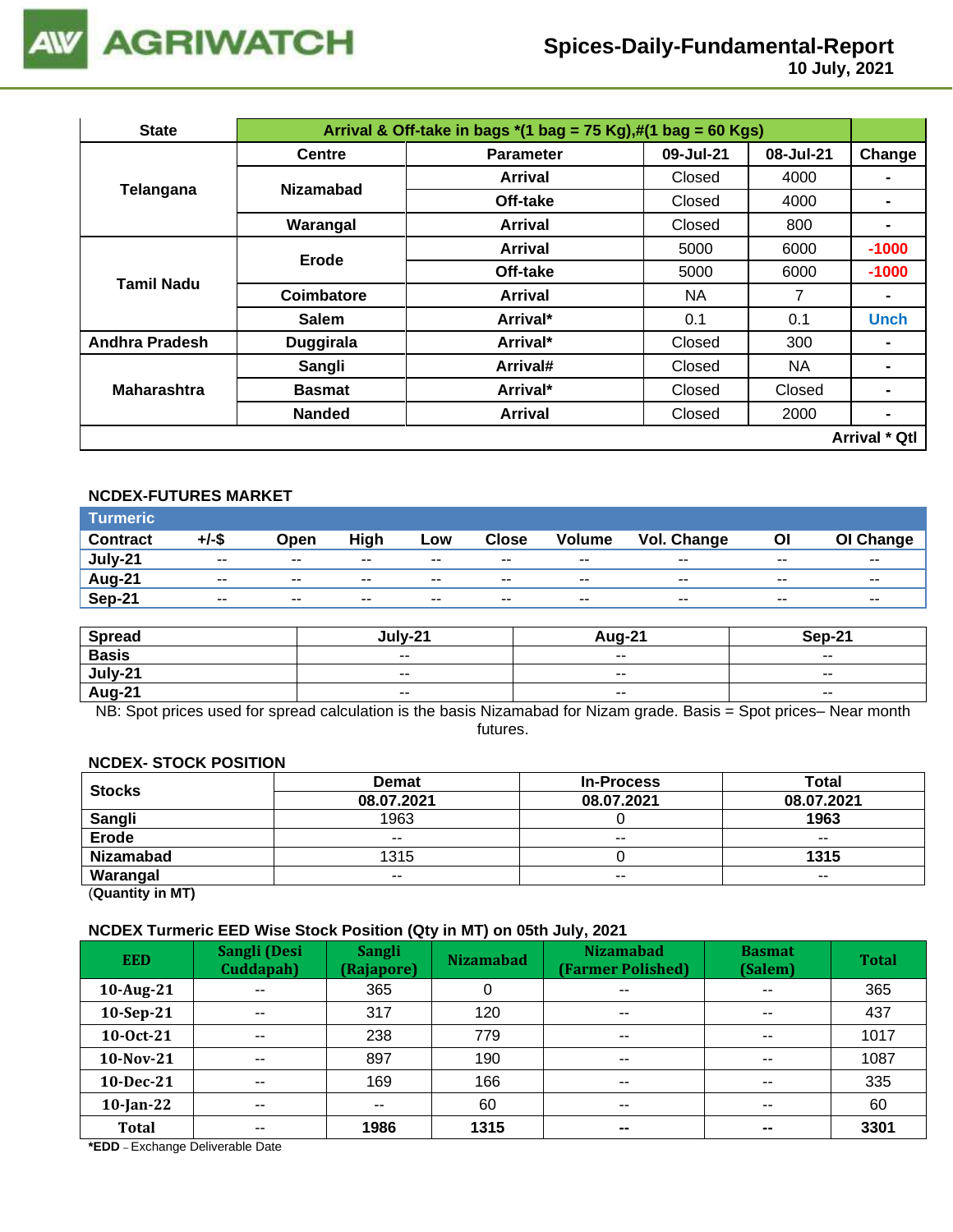

## **BLACK PEPPER**

#### **Fundamentals: Today's Update:**

- Steady sentiment witnessed in the Black pepper market on Friday.
- As of 09th July, new pepper 500 G/L traded at Rs.39,000/-qtl, steady from the previous day.
- As per trade information, Sri Lankan pepper production will increase by 25% in 2021 to 25,000 tons. Meanwhile, Sri Lanka's domestic pepper consumption is reported at only 12,000 tons. Therefore, the possibility of a large amount of Sri Lankan pepper imported into India is very high and put cap on prices.
- As per trade information, the amount of Sri Lankan pepper entered the domestic market from January to April 2021 was 4,000 tons, the highest level recorded in the past three years.
- Vietnam Pepper prices today Pepper prices today (July 9) were generally flat in most key localities. Currently, the purchase price is recorded in the range of 72,500 - 75,500 VND/kg. In which, the highest price is 75,500 VND/kg in Ba Ria - Vung Tau province. Followed by Binh Phuoc province with the price of 74,500 VND/kg. The two provinces of Dak Lak and Dak Nong also did not record any new changes compared to yesterday, continuing to trade at 74,000 VND/kg. Only Gia Lai province decreased slightly by 500 VND/kg today, adjusted the purchase price to 72,500 VND/kg along with Dong Nai province.
- According to VPA, Vietnam's pepper exports in June 2021 reached 34,000 tons, worth \$120 million, up 21.6% in volume and 25.2% in value compared to May 2021. compared to June 2020 increased by 68.5% in volume and 156.9 % in value.
- Generally in the first 6 months of 2021, Vietnam's pepper exports are estimated at 155,000 tons, worth 500 million USD, down 6.7% in volume, but up 40.6% in value over the same period in 2020. .

- Continuous supply in the spot market pressurizes the prices at higher levels.
- The decrease in supply in Vietnam is the main reason for pushing up world pepper prices in recent years and the price level is currently at the highest level since the end of 2017 until now.
- Vietnamese government has asked farmers not to expand the pepper crop to avoid oversupply in the market. Currently, Vietnam pepper prices moving in the range of 71,000 - 74,500 VND/kg compared to last year same period 49,500 - 51,000 VND/kg.
- In Malaysia, pepper farmers are now almost unable to harvest and sell their products to the market, even though it is the main time, due to the complicated harvest developments of the pandemic. In Brazil, pepper production is forecast to decline sharply in 2021 as the country is likely to face a severe drought from June to September. This is forecast to be the worst drought in 91 years.
- According to the International Pepper Organization (IPC), Vietnam's 2021 pepper harvest will reach 180,000 MT, down 40,000 tons compared to the previous forecast, and 60,000 tons lower (down 25%) compared to with the 2020 harvest.
- According to International Pepper Organization (IPC), in 2021, global pepper production is expected to reach 555 thousand tons, down 21 thousand tons compared to 2020 (576 thousand tons).
- Global pepper exports in 2020 recorded a slight increase of 2% at 481 thousand tons. The top three exporters are Vietnam, Brazil and Indonesia with a total market share of 89%.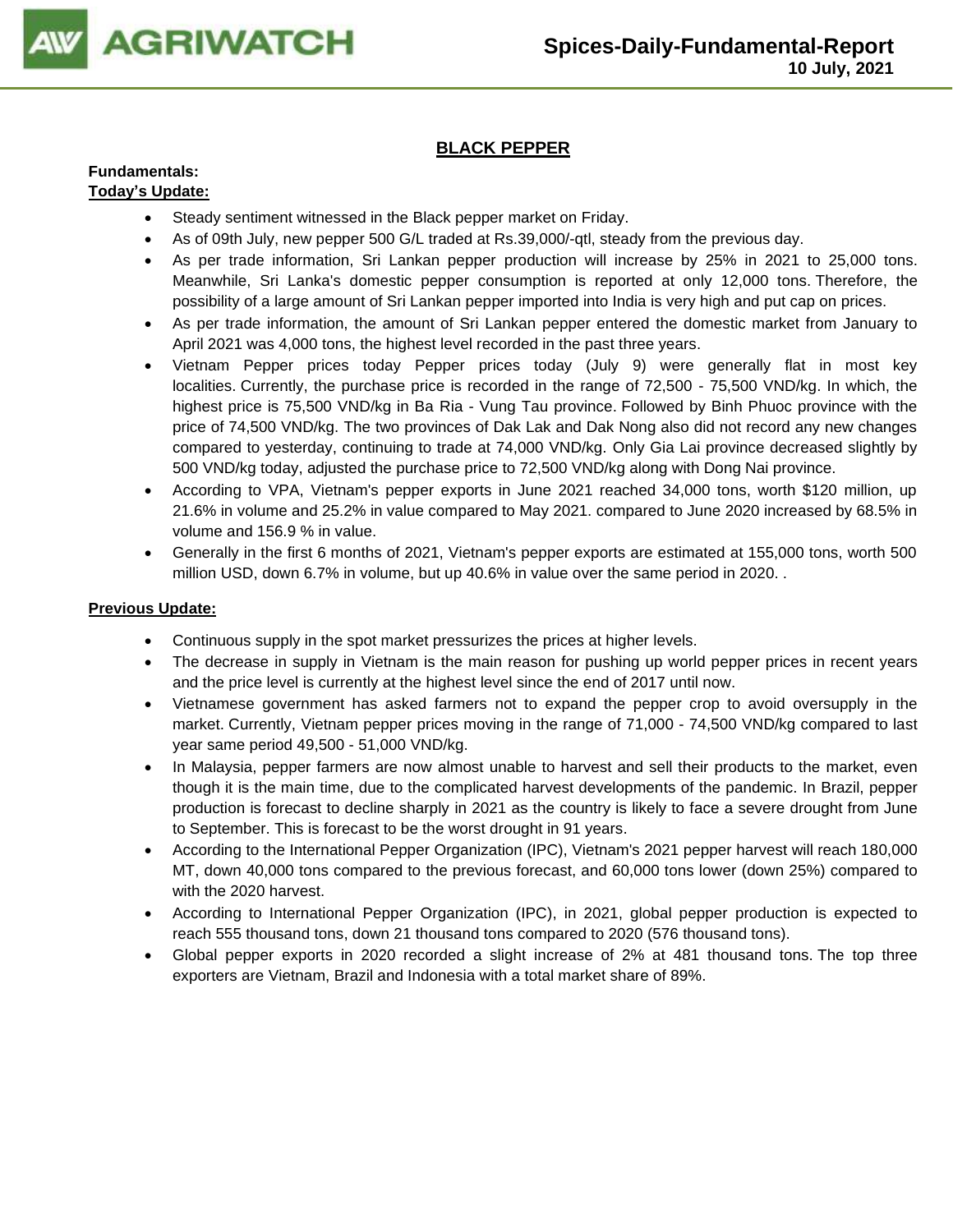**10 July, 2021**

| <b>Black Pepper Spot Market Prices (Loose): (Rs/Qtl)</b> |                                        |                  |           |           |                |  |  |  |
|----------------------------------------------------------|----------------------------------------|------------------|-----------|-----------|----------------|--|--|--|
| <b>State</b>                                             | Centre                                 | Grade            | 09-Jul-21 | 08-Jul-21 | Change         |  |  |  |
| Kerala                                                   | Kochi                                  | Ungarbled        | 40000     | 40000     | <b>Unch</b>    |  |  |  |
|                                                          | <b>Benchmark market</b>                | Garbled          | 42000     | 42000     | <b>Unch</b>    |  |  |  |
| Karnataka                                                | Chikkamagaluru                         | Ungarbled        | 39700     | 39700     | <b>Unch</b>    |  |  |  |
| <b>Delhi</b>                                             | <b>New Delhi</b>                       | Unpolished       | 43000     | 43000     | <b>Unch</b>    |  |  |  |
|                                                          |                                        | Number 11.5      | 46000     | 46000     | <b>Unch</b>    |  |  |  |
|                                                          | <b>Arrivals &amp; Off-take in Tons</b> |                  |           |           |                |  |  |  |
| <b>State</b>                                             | <b>Centre</b>                          | <b>Parameter</b> | 09-Jul-21 | 08-Jul-21 | Change         |  |  |  |
| Kerala                                                   | Kochi                                  | Arrivals         | NA        | 5         |                |  |  |  |
|                                                          |                                        | Off-take         | NA        | 5         | $\blacksquare$ |  |  |  |

| <b>Black Pepper FOB Prices (USD/MT)</b> |                                                              |      |                                                                                         |      |      |      |  |  |  |  |
|-----------------------------------------|--------------------------------------------------------------|------|-----------------------------------------------------------------------------------------|------|------|------|--|--|--|--|
| <b>Date</b>                             | ex Kochi<br><b>Brazil</b><br>(India) ASTA<br><b>ASTA 570</b> |      | Lampung<br>Kuching (Sarawak,<br>(Indonesia)<br><b>Malaysia) ASTA</b><br><b>ASTA 570</b> |      |      |      |  |  |  |  |
| 30/06/21                                | 4000                                                         | 5624 | 3812                                                                                    | 4985 | 4095 | 4135 |  |  |  |  |
| 01/07/21                                | 4000                                                         | 5605 | 3813                                                                                    | 4985 | 4095 | 4135 |  |  |  |  |
| 02/07/21                                | 4000                                                         | 5623 | 3807                                                                                    | 4985 | 4095 | 4135 |  |  |  |  |
| 05/07/21                                | 4000                                                         | 5642 | 3828                                                                                    | 4985 | 4095 | 4135 |  |  |  |  |
| 06/07/21                                | 4000                                                         | 5613 | 3832                                                                                    | 4985 | 3800 | 3900 |  |  |  |  |
| 07/07/21                                | 4000                                                         | 5602 | 3823                                                                                    | 4985 | 3800 | 3900 |  |  |  |  |
| 08/07/21                                | 4000                                                         | 5619 | 3811                                                                                    | 4985 | 3800 | 3900 |  |  |  |  |
| 09/07/21                                | 4000                                                         | ۰    | 3811                                                                                    | 4985 | 3800 | 3900 |  |  |  |  |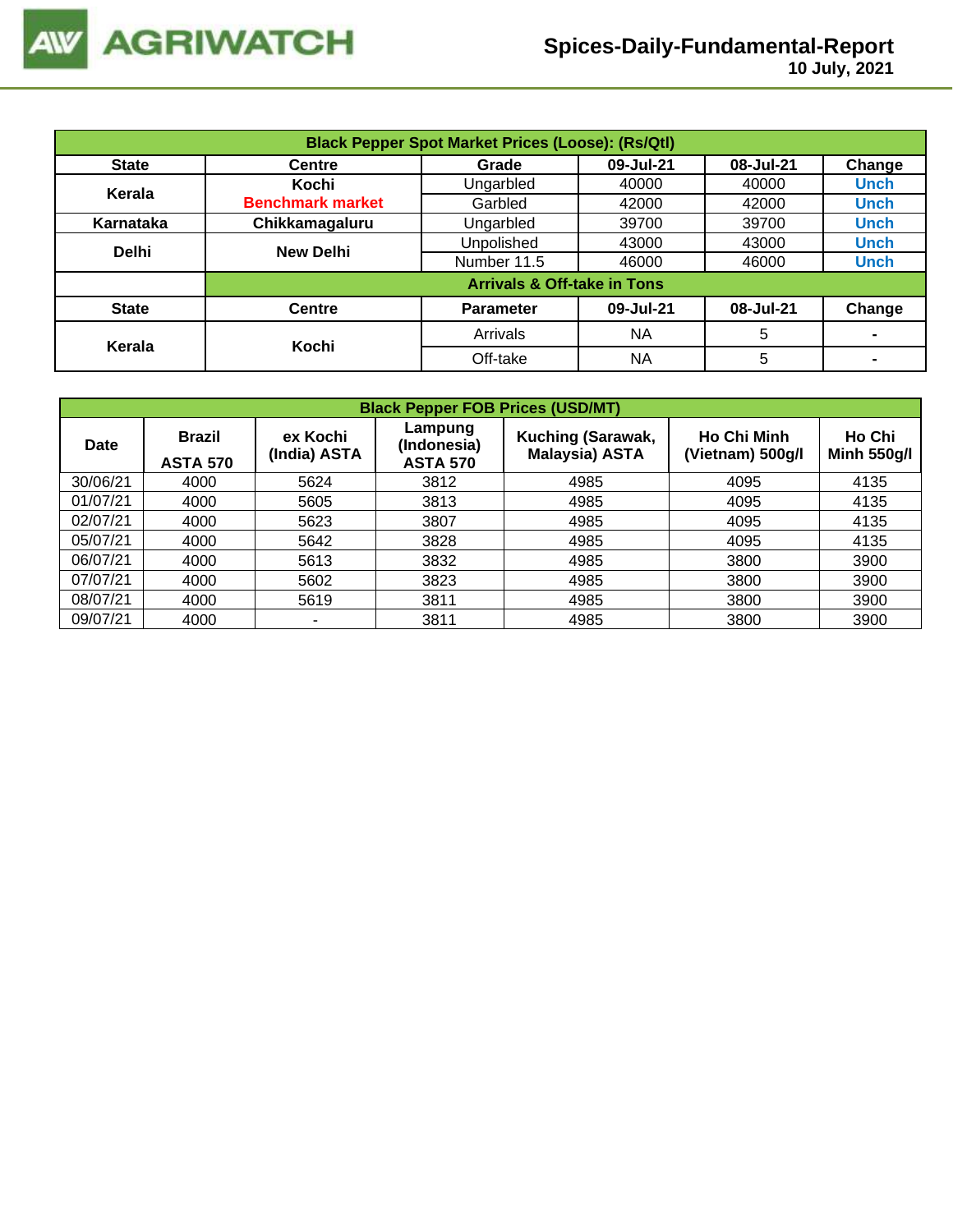

## **JEERA (CUMIN SEED)**

## **Fundamentals: Today's Update:**

- Continued mixed sentiment witnessed in Jeera Unjha spot market on Friday.
- Jeera prices reported lower compared to last year, as we expected earlier domestic buyers and exporters reported active in the spot market.

- Buyers reported inactive in the spot market due to higher ending stocks.
- Export demand continuing at the Unjha spot market.
- *As per the Agriwatch production estimate, Jeera production for 2021-22 (marketing period) is estimated at 391,801 MT (around 71 lakh bags each of 55 kg) compared to last year's 451,451 MT (82 lakh bags).*

|              | Jeera (Cumin Seed) Spot Market Prices (Loose): (Rs/Qtl) |                                            |           |           |                |  |  |  |  |  |
|--------------|---------------------------------------------------------|--------------------------------------------|-----------|-----------|----------------|--|--|--|--|--|
| <b>State</b> | <b>Centre</b>                                           | Grade                                      | 09-Jul-21 | 08-Jul-21 | Change         |  |  |  |  |  |
|              | Unjha                                                   | Local                                      | 12500     | 12500     | <b>Unch</b>    |  |  |  |  |  |
|              | <b>Benchmark market</b>                                 | <b>NCDEX Quality</b>                       | 13900     | 13900     | <b>Unch</b>    |  |  |  |  |  |
|              |                                                         | Poojari type /Machine Cut                  | 14800     | 14800     | <b>Unch</b>    |  |  |  |  |  |
|              |                                                         | 1% Singapore                               | 13500     | 13550     | $-50$          |  |  |  |  |  |
|              | <b>Mundra Port (FoR)</b>                                | 2% Singapore                               | 13250     | 13300     | $-50$          |  |  |  |  |  |
| Gujarat      |                                                         | 1 % European                               | 14000     | 14050     | $-50$          |  |  |  |  |  |
|              |                                                         | 2% European                                | 13750     | 13800     | $-50$          |  |  |  |  |  |
|              | Rajkot                                                  | Local                                      | 12610     | 12660     | $-50$          |  |  |  |  |  |
|              | Patan                                                   | Local                                      | 12495     | 12355     | 140            |  |  |  |  |  |
|              | <b>Dhrol</b>                                            | Local                                      | 11725     | 11825     | $-100$         |  |  |  |  |  |
|              | <b>Gondal</b>                                           | Local                                      | 12705     | 12805     | $-100$         |  |  |  |  |  |
| Rajasthan    | Jodhpur                                                 | Local                                      | 13000     | 12700     | 300            |  |  |  |  |  |
|              | <b>Merta City</b>                                       | Local                                      | 13500     | 13300     | 200            |  |  |  |  |  |
|              | <b>Nagaur</b>                                           | Local                                      | 13200     | 12500     | 700            |  |  |  |  |  |
|              | <b>Anandpur Kalu</b>                                    | Local                                      | <b>NR</b> | <b>NR</b> |                |  |  |  |  |  |
| <b>Delhi</b> | <b>New Delhi</b>                                        | Ganesh                                     | 14500     | 14500     | <b>Unch</b>    |  |  |  |  |  |
|              |                                                         | Poojari type / Machine Cut                 | 16000     | 16000     | <b>Unch</b>    |  |  |  |  |  |
|              |                                                         | Arrival & Off-take in bags (1 bag = 55 kg) |           |           |                |  |  |  |  |  |
| <b>State</b> | <b>Centre</b>                                           | <b>Parameter</b>                           | 09-Jul-21 | 08-Jul-21 | Change         |  |  |  |  |  |
|              | Unjha                                                   | Arrival                                    | 3500      | 3500      | <b>Unch</b>    |  |  |  |  |  |
|              |                                                         | Off-take                                   | 3500      | 3500      | <b>Unch</b>    |  |  |  |  |  |
|              | Rajkot                                                  | Arrival*                                   | 380       | 325       | 55             |  |  |  |  |  |
| Gujarat      | Patan                                                   | Arrival*                                   | 90        | 9         | 81             |  |  |  |  |  |
|              | <b>Dhrol</b>                                            | Arrival*                                   | 69        | 64        | 5 <sup>5</sup> |  |  |  |  |  |
|              | Gondal                                                  | Arrival                                    | 540       | 795       | $-255$         |  |  |  |  |  |
|              | Jodhpur                                                 | Arrival                                    | 1500      | 1200      | 300            |  |  |  |  |  |
|              | <b>Merta City</b>                                       | Arrival                                    | 2200      | 2500      | $-300$         |  |  |  |  |  |
| Rajasthan    | <b>Nagaur</b>                                           | Arrival                                    | 1800      | 1700      | 100            |  |  |  |  |  |
|              | <b>Anandpur Kalu</b>                                    | Arrival                                    | <b>NR</b> | <b>NR</b> |                |  |  |  |  |  |
|              |                                                         |                                            |           |           | Arrival * Qtl  |  |  |  |  |  |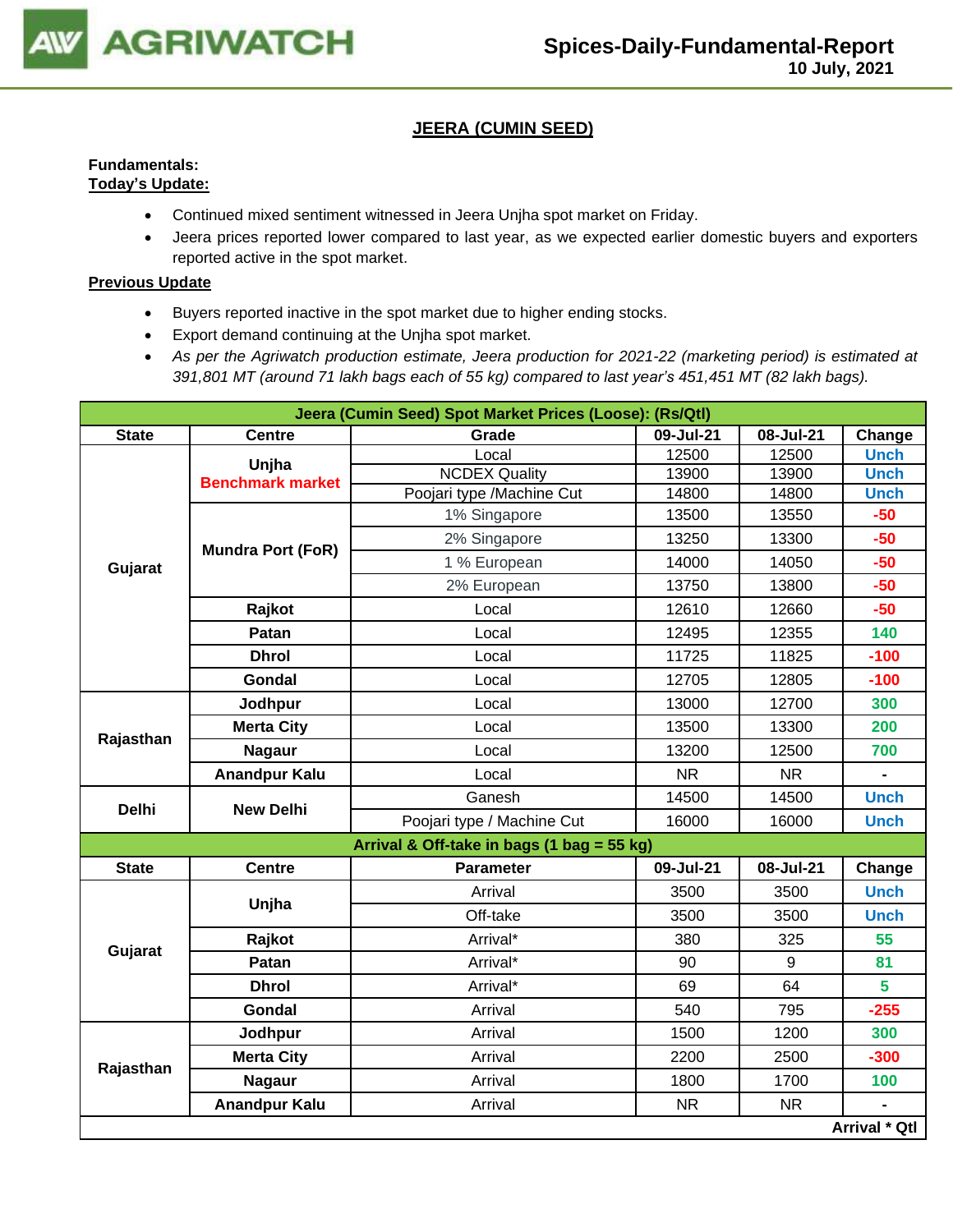

## **NCDEX-FUTURES MARKET**

| <b>Jeera (Cumin Seed)</b> |       |       |       |       |              |               |             |       |           |
|---------------------------|-------|-------|-------|-------|--------------|---------------|-------------|-------|-----------|
| <b>Contract</b>           | +/-\$ | Open  | High  | Low   | <b>Close</b> | <b>Volume</b> | Vol. Change | Οl    | OI Change |
| July-21                   | $- -$ | $- -$ | $- -$ | $- -$ | $- -$        | $- -$         | $- -$       | $- -$ | $- -$     |
| Aug-21                    | $- -$ | $- -$ | $- -$ | $- -$ | $- -$        | $- -$         | $- -$       | $- -$ | $- -$     |
| Sep-21                    | $- -$ | $- -$ | $- -$ | $- -$ | $- -$        | $- -$         | $- -$       | $- -$ | $- -$     |

| <b>Spread</b> | July-21                  | <b>Aug-21</b>            | <b>Sep-21</b>            |
|---------------|--------------------------|--------------------------|--------------------------|
| <b>Basis</b>  | $\sim$ $\sim$            | $- -$                    | $- -$                    |
| July-21       | $\overline{\phantom{a}}$ | $\sim$ $\sim$            | $-$                      |
| Aug-21        | $- -$                    | $\overline{\phantom{a}}$ | $\overline{\phantom{a}}$ |

NB: Spread was done by taking Spot prices at Unjha or NCDEX Quality. Basis = Spot prices– Near month futures.

#### **NCDEX- STOCK POSITION**

| <b>Stocks</b> | <b>Demat</b> | <b>In-Process</b> | Total      |  |
|---------------|--------------|-------------------|------------|--|
|               | 08.07.2021   | 08.07.2021        | 08.07.2021 |  |
| Jodhpur       | $- -$        | $- -$             | $- -$      |  |
| Unjha         | 4557         | ີ                 | 4560       |  |

(**Quantity in MT)**

## **NCDEX Jeera (Cumin Seed) EED Wise Stock Position Qty in MT on 28th June, 2021**

| EED          | <b>Jodhpur</b> | Unjha | <b>Total</b> |
|--------------|----------------|-------|--------------|
| 10-Sep-21    | $\sim$         | 1466  | 1466         |
| 10-Oct-21    | $- -$          | 2606  | 2669         |
| 10-Nov-21    | $\sim$ $\sim$  | 329   | 329          |
| 10-Dec-21    | $\sim$ $\sim$  | 234   | 234          |
| 10-Jan-22    | $- -$          | 42    | 42           |
| <b>Total</b> | $\sim$ $\sim$  | 4677  | 4677         |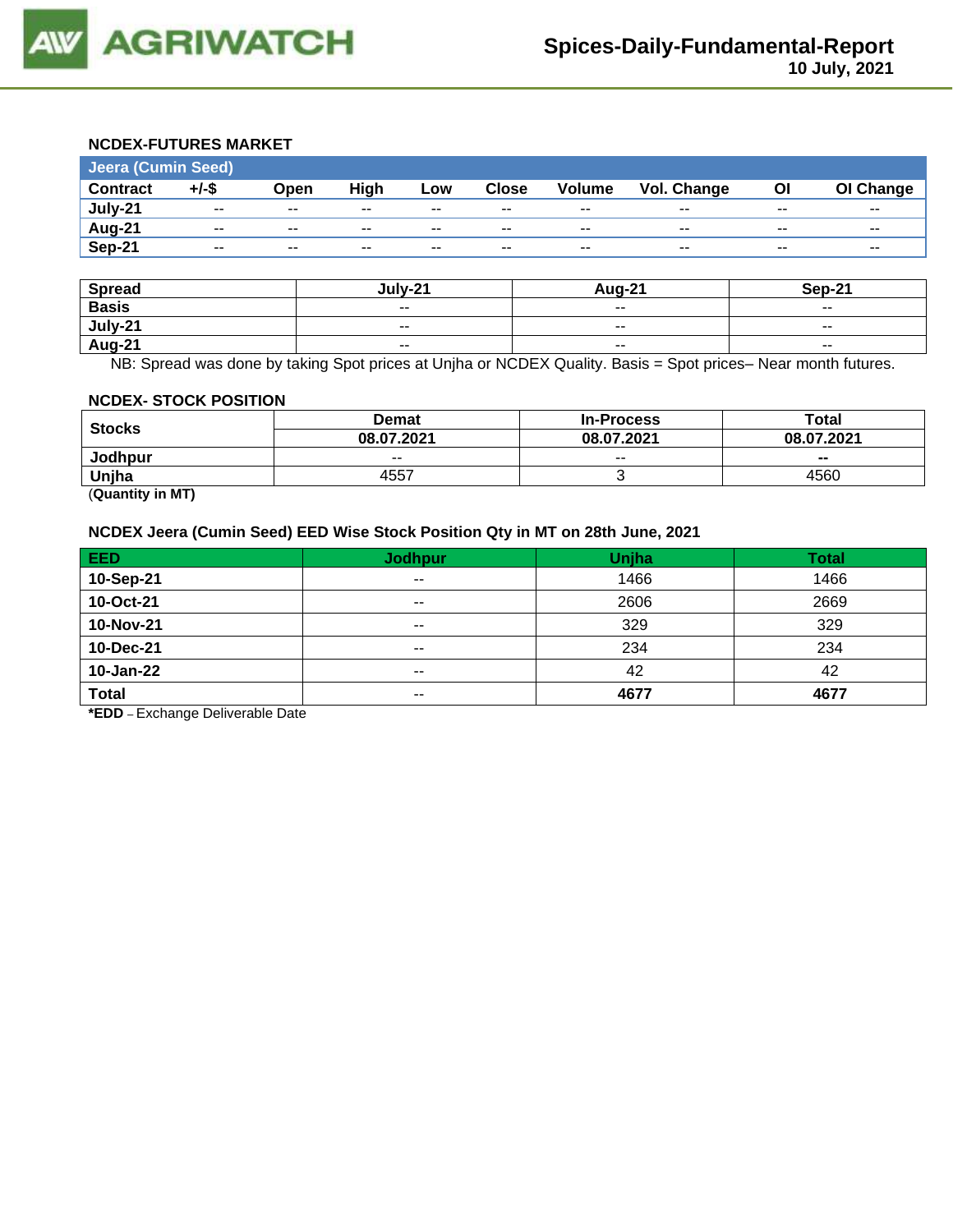

## **CARDAMOM**

## **Fundamentals**

## **Today's Update:**

• Mixed sentiment witnessed in Cardamom spot market on Friday.

- Cardamom planters are releasing their produce at current prices level put cap on prices.
- Subdued demand in the upcountry markets has hit the sales and liquidity for buying in the consuming centers of Delhi, Rajasthan, Madhya Pradesh, Uttar Pradesh etc.
- Cardamom auction resumed on 28<sup>th</sup> June at Idukki auction center after lockdown.
- India's production for the coming marketing year 2021-22 (which will start from August officially) expected better around 30,000 MT also put the cap on prices.
- Cardamom planters were received higher prices last two years, therefore, they are taking care of their plants and favourable weather condition, is the main reason for expecting good crop in the coming year.
- As we expected earlier, the new Cardamom supply pressurizes the prices from higher levels due to increased production.
- Agriwatch estimates for 2020-21, India's Cardamom production would be around 22,000 23,000 MT, due to favourable weather conditions. Last year it was 19,000 – 20,000 MT.

| <b>Small Cardamom Spot Market Prices (Loose): (Rs/Kg)</b> |                         |                                            |           |           |                |  |  |
|-----------------------------------------------------------|-------------------------|--------------------------------------------|-----------|-----------|----------------|--|--|
| <b>State</b>                                              | <b>Auction Price</b>    | 09-Jul-21                                  | 08-Jul-21 | Change    |                |  |  |
| Kerala                                                    | Vandanmettu             | <b>Max price</b>                           | 1596      | 1556      | 40             |  |  |
|                                                           | <b>Benchmark market</b> | Avg. Price                                 | 1003      | 1029      | $-25$          |  |  |
|                                                           |                         | <b>Medium</b>                              | 1000      | 1000      | <b>Unch</b>    |  |  |
|                                                           |                         | 6.5 (Bold)                                 | 1100      | 1100      | <b>Unch</b>    |  |  |
| <b>Delhi</b>                                              | <b>New Delhi</b>        | 7 (Bold)                                   | 1300      | 1300      | <b>Unch</b>    |  |  |
|                                                           |                         | 7.5 (Bold)                                 | 1600      | 1600      | <b>Unch</b>    |  |  |
|                                                           |                         | 8 (Bold)                                   | 1900      | 1900      | <b>Unch</b>    |  |  |
|                                                           |                         | Large Cardamom Spot Market Prices: (Rs/Kg) |           |           |                |  |  |
|                                                           | Singtam                 | <b>Badadana</b>                            | NA.       | <b>NA</b> | ۰              |  |  |
| <b>Sikkim</b>                                             | Singtam                 | Chotadana                                  | NA.       | <b>NA</b> | ۰              |  |  |
|                                                           | Gangtok                 | <b>Badadana</b>                            | NA.       | <b>NA</b> | ۰              |  |  |
|                                                           | Gangtok                 | Chotadana                                  | NA        | <b>NA</b> | -              |  |  |
| <b>West Bengal</b>                                        | <b>Siliguri</b>         | <b>Badadana</b>                            | <b>NA</b> | <b>NA</b> | $\blacksquare$ |  |  |
|                                                           | <b>Siliguri</b>         | Chotadana                                  | <b>NA</b> | <b>NA</b> | ۰              |  |  |
| Arrival & Off-take in Kg                                  |                         |                                            |           |           |                |  |  |
| <b>State</b>                                              | <b>Parameter</b>        | <b>Centre</b>                              | 09-Jul-21 | 08-Jul-21 | Change         |  |  |
| Kerala                                                    | Vandanmettu             | <b>Arrivals</b>                            | 39504     | 22581     | 16923          |  |  |
|                                                           |                         | Off-take                                   | 38953     | 22178     | 16775          |  |  |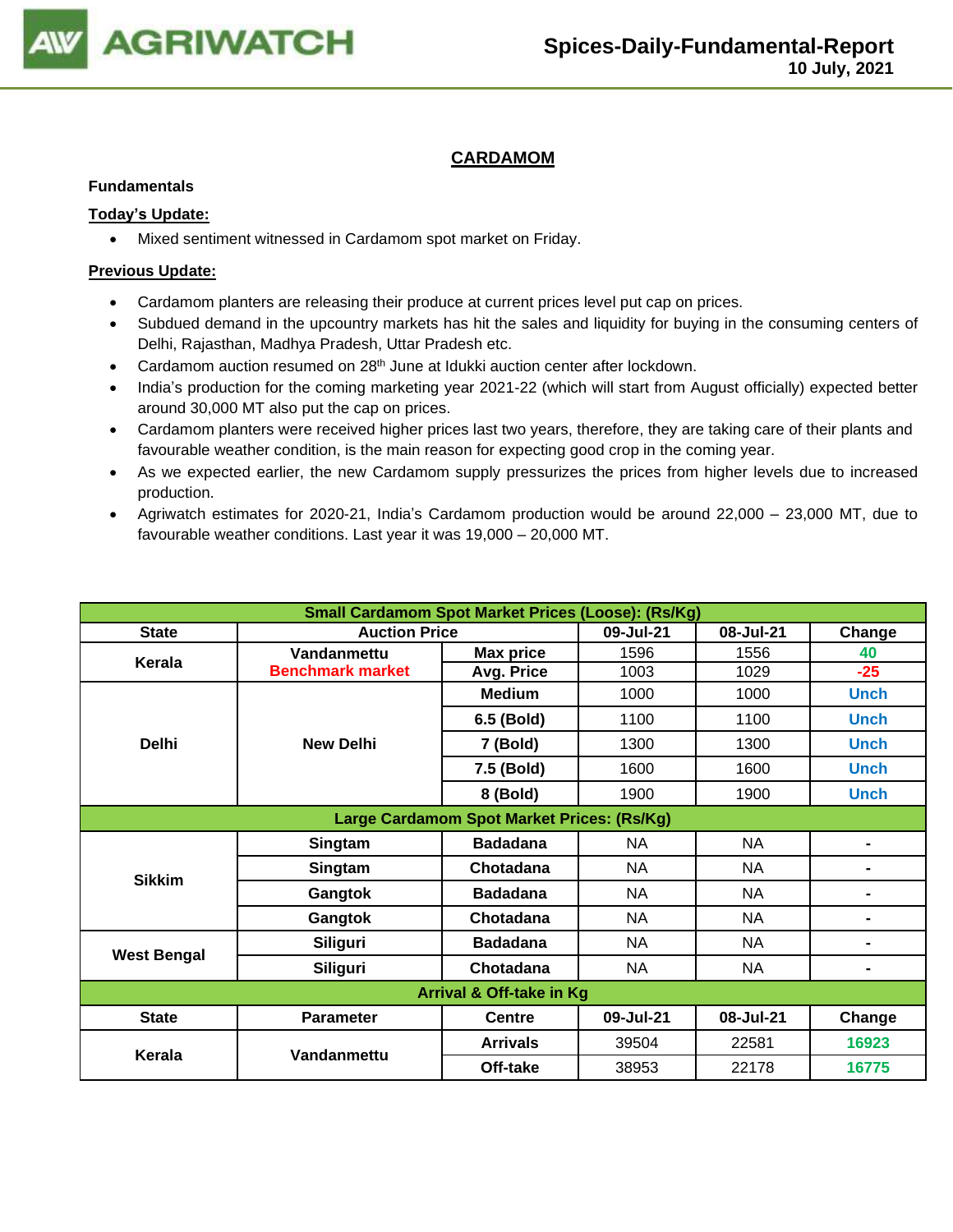

## **MCX-FUTURES MARKET**

| <b>Cardamom</b> |          |       |       |       |              |                          |             |           |                          |
|-----------------|----------|-------|-------|-------|--------------|--------------------------|-------------|-----------|--------------------------|
| <b>Contract</b> | $+/-$ \$ | Open  | High  | Low   | <b>Close</b> | <b>Volume</b>            | Vol. Change | <b>OI</b> | OI Change                |
| July-21         | $-$      | $- -$ | $- -$ | $- -$ | $- -$        | $- -$                    | $- -$       | $- -$     | $- -$                    |
| Aug-21          | $-$      | $-$   | $- -$ | $-$   | $-$          | $\overline{\phantom{a}}$ | $- -$       | $- -$     | $\overline{\phantom{a}}$ |
| Sep-21          | $-$      | $- -$ | $-$   | $-$   | $-$          | $\overline{\phantom{a}}$ | $- -$       | $- -$     | $\sim$ $\sim$            |

| <b>Spread</b>                   | July-21                                        | <b>Aug-21</b>            | Sep-21                   |
|---------------------------------|------------------------------------------------|--------------------------|--------------------------|
| <b>Basis</b>                    | $\overline{\phantom{a}}$                       | $\overline{\phantom{a}}$ | $- -$                    |
| <b>July-21</b><br><b>Aug-21</b> | $\overline{\phantom{a}}$                       | $-$                      | $\overline{\phantom{a}}$ |
|                                 | $\hspace{0.1mm}-\hspace{0.1mm}-\hspace{0.1mm}$ | $\overline{\phantom{a}}$ | $\overline{\phantom{a}}$ |

NB: Spread was done by taking Spot prices of Average quality prices. Basis = Spot prices– Near month futures.

## **MCX- STOCK POSITION**

| <b>Stocks</b>          | <b>Demat</b>             | <b>In-Process</b>        | Total                    |  |
|------------------------|--------------------------|--------------------------|--------------------------|--|
|                        | 08.07.2021               | 08.07.2021               | 08.07.2021               |  |
| Vandanmedu             | $\overline{\phantom{0}}$ | $\overline{\phantom{0}}$ | $\overline{\phantom{0}}$ |  |
| T.N.(Bodi)             | $-$                      | $- -$                    | $- -$                    |  |
| $\sim$ $\sim$<br>----- |                          |                          |                          |  |

(**Quantity in MT)**

## **MCX Cardamom EED Wise Stock Position Qty in MT on 28th June, 2021**

| EED   | Vandanmedu | $\mathbf{L}$<br>- 40<br>воон | ÷<br>Гоtal |
|-------|------------|------------------------------|------------|
| $- -$ | $- -$      | $- -$                        | $- -$      |
| $- -$ | $- -$      | $- -$                        | $- -$      |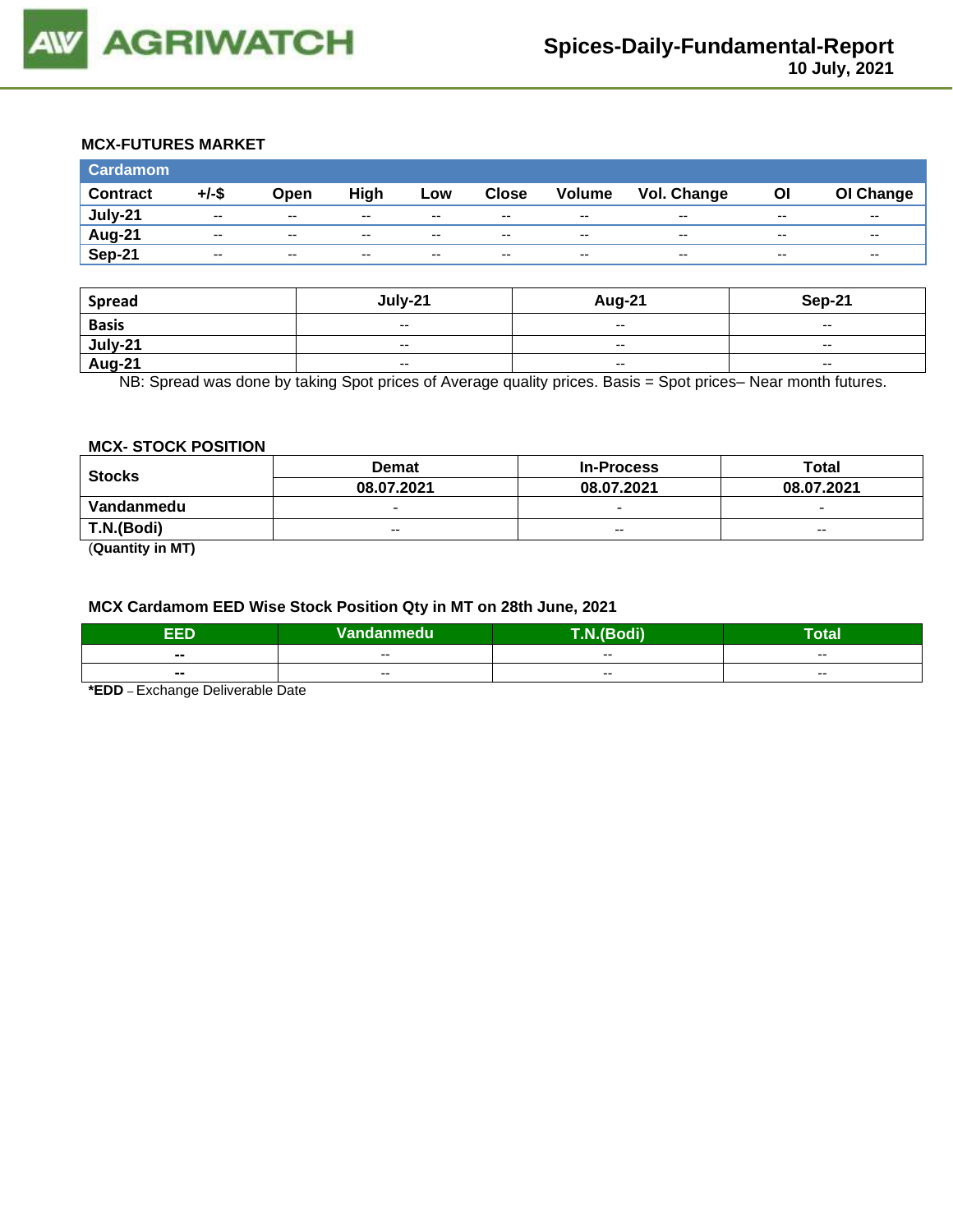

## **CORIANDER SEED**

## **Fundamentals:**

## **Today's Update:**

• Steady sentiment witnessed in Coriander spot market on Friday.

- All Rajasthan and MP mandi closed due to stock limit imposed by the govt for 2 days, will reopen on 8th July,2021. (Posted on 6 July).
- Ramganj mandi coriander trading happening in alternate days and in Bhawani mandi trading happening only two days Friday and Saturday due to covid 19 restrictions.
- Increasing arrivals reported in the spot market. Farmers are releasing their produce as coriander prices are higher compared to last year.
- Currently buyers reported inactive at the spot market. However, they may active in coming days as ending stocks slowly come down.
- *Agriwatch estimates lower ending stocks for 2021-22 (marketing year) likely to support Coriander prices in the coming days.*
- *As per Agriwatch production estimate, Coriander production for 2021-22 (marketing year) is estimated at 342,435 MT (85 lakh bags) compared to last year's 352,316 MT (88 lakh bags, 1 bag = 40 kg).*
- We expect the 2021-22 marketing year likely to be good for Coriander.

| <b>Coriander Spot Market Prices (Loose): (Rs/Qtl)</b> |                               |                                                 |        |           |                |  |  |
|-------------------------------------------------------|-------------------------------|-------------------------------------------------|--------|-----------|----------------|--|--|
| <b>State</b>                                          | <b>Centre</b>                 | 08-Jul-21<br>09-Jul-21<br>Grade (New)<br>Change |        |           |                |  |  |
|                                                       |                               | Eagle                                           | 6500   | 6500      | <b>Unch</b>    |  |  |
|                                                       | Kota                          | Eagle(Split)                                    | 6800   | 6800      | <b>Unch</b>    |  |  |
|                                                       | <b>Benchmark</b><br>market    | Badami                                          | 6200   | 6200      | <b>Unch</b>    |  |  |
|                                                       |                               | Badami(Split)                                   | 6500   | 6500      | <b>Unch</b>    |  |  |
|                                                       |                               | Eagle                                           | 6450   | 6450      | <b>Unch</b>    |  |  |
|                                                       |                               | Eagle(Split)                                    | 6450   | 6450      | <b>Unch</b>    |  |  |
|                                                       | Ramganj                       | Badami                                          | 6150   | 6150      | <b>Unch</b>    |  |  |
| Rajasthan                                             |                               | Badami(Split)                                   | 6150   | 6150      | <b>Unch</b>    |  |  |
|                                                       |                               | Scooter                                         | 7450   | 7450      | <b>Unch</b>    |  |  |
|                                                       |                               | Eagle                                           | 6100   | 6100      | <b>Unch</b>    |  |  |
|                                                       | <b>Baran</b>                  | Badami                                          | 5900   | 5900      | <b>Unch</b>    |  |  |
|                                                       | <b>Bhawani</b>                | Eagle                                           | Closed | 6000      |                |  |  |
|                                                       |                               | Badami                                          | Closed | 5600      | -              |  |  |
|                                                       |                               | Scooter                                         | Closed | 6300      | $\blacksquare$ |  |  |
|                                                       |                               | Double Paroot                                   | Closed | <b>NA</b> | Ξ.             |  |  |
|                                                       |                               | Badami                                          | Closed | 5700      | $\blacksquare$ |  |  |
|                                                       | Guna                          | Eagle                                           | Closed | 6200      | -              |  |  |
| <b>Madhya Pradesh</b>                                 |                               | Scooter                                         | Closed | 6800      |                |  |  |
|                                                       |                               | Badami                                          | Closed | 5600      | -              |  |  |
|                                                       | <b>Neemuch</b>                | Eagle                                           | Closed | 6000      | Ξ.             |  |  |
|                                                       |                               | Scooter                                         | Closed | <b>NA</b> | -              |  |  |
| Gujarat                                               | <b>Gondal</b>                 | Badami                                          | 6405   | 6480      | $-75$          |  |  |
|                                                       |                               | Eagle                                           | 6555   | 6505      | 50             |  |  |
|                                                       |                               | Eagle (Dal)                                     | 8500   | 8500      | <b>Unch</b>    |  |  |
| <b>Delhi</b>                                          | <b>Khari Baoli</b><br>(Delhi) | Eagle                                           | 10100  | 10100     | <b>Unch</b>    |  |  |
|                                                       |                               | Scooter                                         | 12500  | 12500     | <b>Unch</b>    |  |  |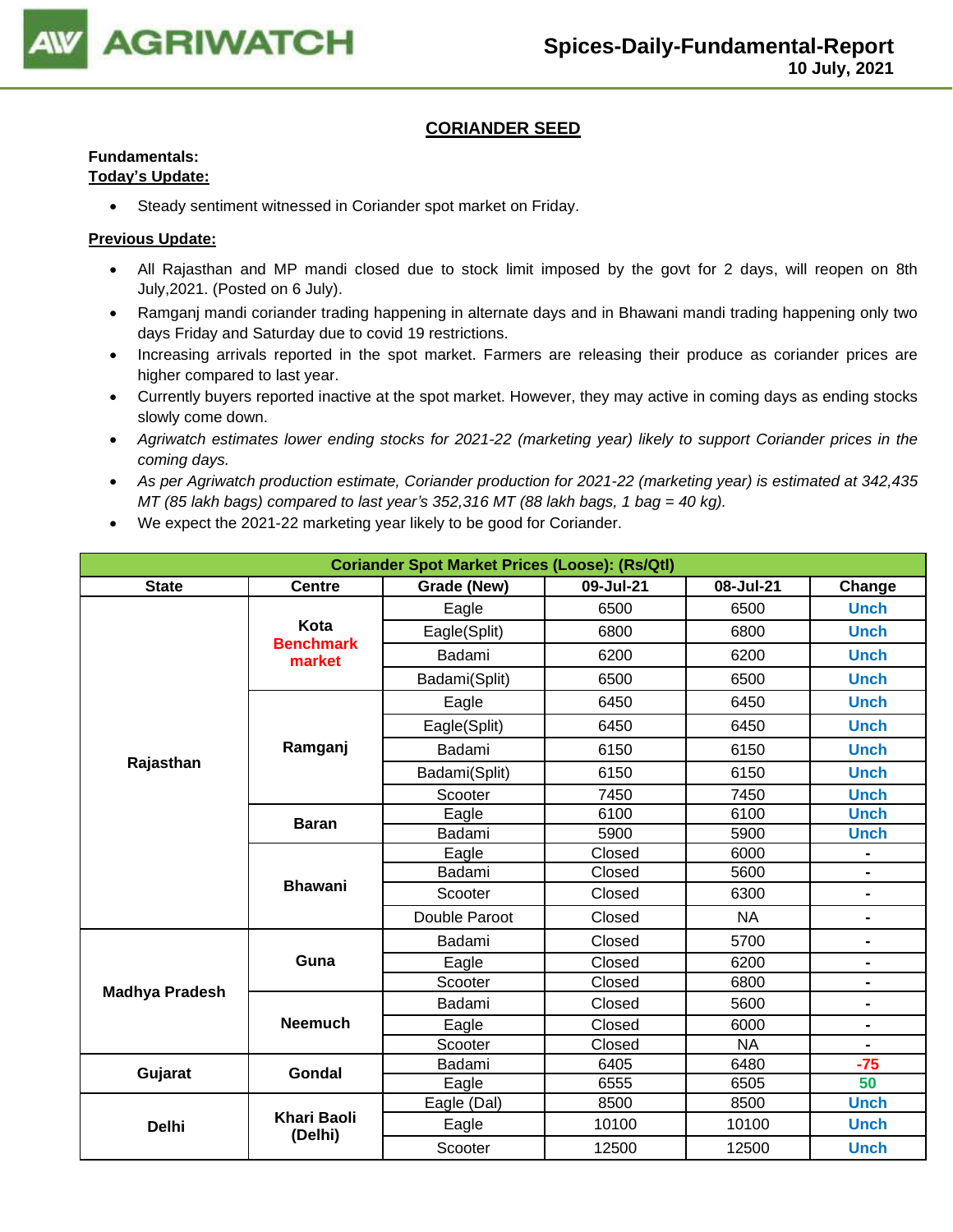

 **10 July, 2021**

| Arrival & Off-take in bags (1 bag = 40 kg) |                |               |           |           |                |  |  |
|--------------------------------------------|----------------|---------------|-----------|-----------|----------------|--|--|
| <b>State</b>                               |                | <b>Centre</b> | 09-Jul-21 | 08-Jul-21 | Change         |  |  |
|                                            | Kota           | Arrival       | 700       | 1000      | $-300$         |  |  |
|                                            |                | Offtake       | 700       | 1000      | $-300$         |  |  |
|                                            |                | Arrival       | 3000      | 3500      | $-500$         |  |  |
|                                            | Ramganj        | Offtake       | 3000      | 3500      | $-500$         |  |  |
| Rajasthan                                  | <b>Baran</b>   | Arrival       | 1100      | 1400      | $-300$         |  |  |
|                                            |                | Offtake       | 1100      | 1400      | $-300$         |  |  |
|                                            | <b>Bhawani</b> | Arrival       | Closed    | 1200      | -              |  |  |
|                                            |                | Offtake       | Closed    | 1200      | $\blacksquare$ |  |  |
|                                            | Guna           | Arrival       | Closed    | 2500      |                |  |  |
|                                            |                | Offtake       | Closed    | 2500      | -              |  |  |
| <b>Madhya Pradesh</b>                      | <b>Neemuch</b> | Arrival       | Closed    | 1500      | -              |  |  |
|                                            |                | Offtake       | Closed    | 1500      |                |  |  |

## **NCDEX-FUTURES MARKET**

| <b>Coriander</b> |               |               |       |       |               |               |             |       |                          |
|------------------|---------------|---------------|-------|-------|---------------|---------------|-------------|-------|--------------------------|
| <b>Contract</b>  | +/-\$         | Open          | High  | Low   | <b>Close</b>  | <b>Volume</b> | Vol. Change | OI    | OI Change                |
| July-21          | $\sim$ $\sim$ | $\sim$ $\sim$ | $- -$ | $- -$ | $\sim$ $\sim$ | $- -$         | $- -$       | $- -$ | $\overline{\phantom{a}}$ |
| Aug-21           | $- -$         | $- -$         | $- -$ | $- -$ | $- -$         | $- -$         | $- -$       | $- -$ | $- -$                    |
| Sep-21           | $- -$         | $\sim$ $\sim$ | $- -$ | $- -$ | $- -$         | $- -$         | $-$         | $- -$ | $- -$                    |

| <b>Spread</b> | $1.111 - 2^2$ | Aua-21                   | <b>Sen-21</b>            |
|---------------|---------------|--------------------------|--------------------------|
| <b>Basis</b>  | $- -$         | $\overline{\phantom{a}}$ | $\overline{\phantom{a}}$ |
| July-21       | $- -$         | $\overline{\phantom{a}}$ | $- -$                    |
| <b>Aug-21</b> | $- -$         | $\overline{\phantom{a}}$ | $\sim$ $\sim$            |

NB: Spread was done by taking Spot prices of Average quality prices at Kota. Basis = Spot prices– Near month futures

#### **NCDEX- STOCK POSITION**

| <b>Stocks</b>           | <b>Demat</b> | <b>In-Process</b> | Total      |
|-------------------------|--------------|-------------------|------------|
|                         | 08.07.2021   | 08.07.2021        | 08.07.2021 |
| <b>Baran</b>            |              | -                 |            |
| Gondal                  | 4646         | 50                | 4696       |
| Kota                    | 455          |                   | 455        |
| Ramganj                 |              |                   |            |
| (0.1222, 0.0122, 0.000) |              |                   |            |

(**Quantity in MT)**

## **NCDEX Coriander EED Wise Stock Position Qty in MT on 28th June, 2021**

| <b>EED</b>   | Gondal | <b>Kota</b> | Ramganj Mandi            | <b>Total</b> |
|--------------|--------|-------------|--------------------------|--------------|
| $10-Sep-21$  | 467    | 435         | $\overline{\phantom{a}}$ | 902          |
| 10-0ct-21    | 2754   | 10          | $- -$                    | 2764         |
| $10-Nov-21$  | 536    | $- -$       | $\overline{\phantom{a}}$ | 536          |
| 10-Dec-21    | 848    | 10          | $\sim$ $\sim$            | 858          |
| $10$ -Jan-22 | 30     |             | $\overline{\phantom{a}}$ | 30           |
| <b>Total</b> | 4635   | 455         | $- -$                    | 5090         |